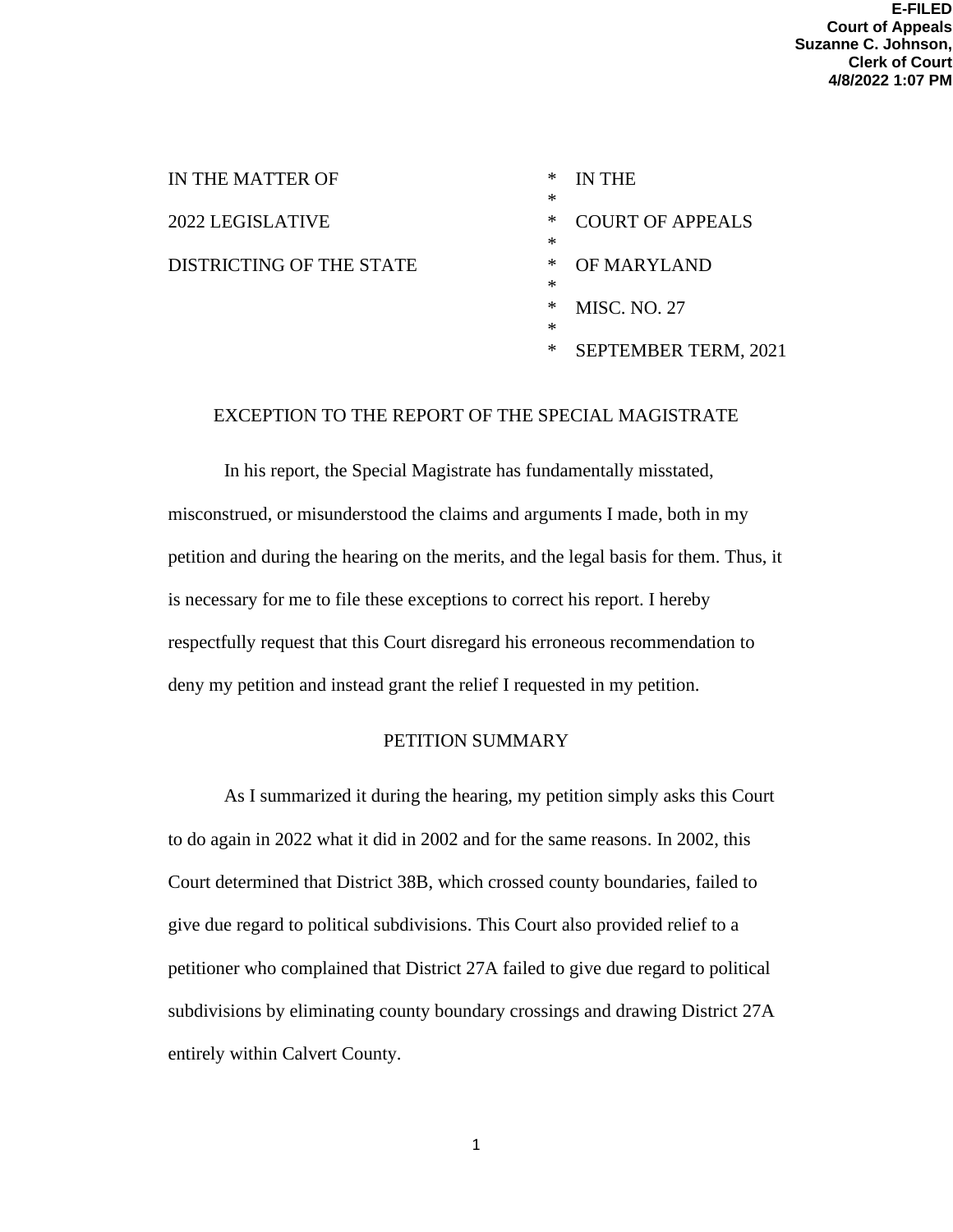In 2022, the General Assembly violated Article III, Section 4 of the Maryland when, for no reason, it disregarded the county boundary between Washington and Frederick counties to draw District 2A as a two-member district that crossed the boundary between those counties. The population of Washington County can support at least two single member districts entirely within its borders. Justice demands that the legislative districts be drawn accordingly: e.g., District 2A can be split evenly into two single-member districts, only one of which crosses county boundaries; and that post-hoc justifications for an illegally drawn two-member district based on population equalization be dismissed.

Additionally, I argue in my petition that population adjustments based on the "No Population Without Representation Act" are unconstitutional because they conflict with the "due regard" provision in Article III, Section 4, when such adjustments affect legislative districts that are drawn to cross county boundaries. Those adjustments should be eliminated and the intrusion of Senate District 1 into Washington County and Senate District 2 into Frederick County reduced or eliminated as a result.

## ERRORS IN THE REPORT OF THE SPECIAL MAGISTRATE

**The Report does not correctly state my complaint.** The Report (p. 15 ¶ 3) says "His complaint is that part of it [District 2A] was moved to Frederick County." The Report then goes on to discuss how population changes made it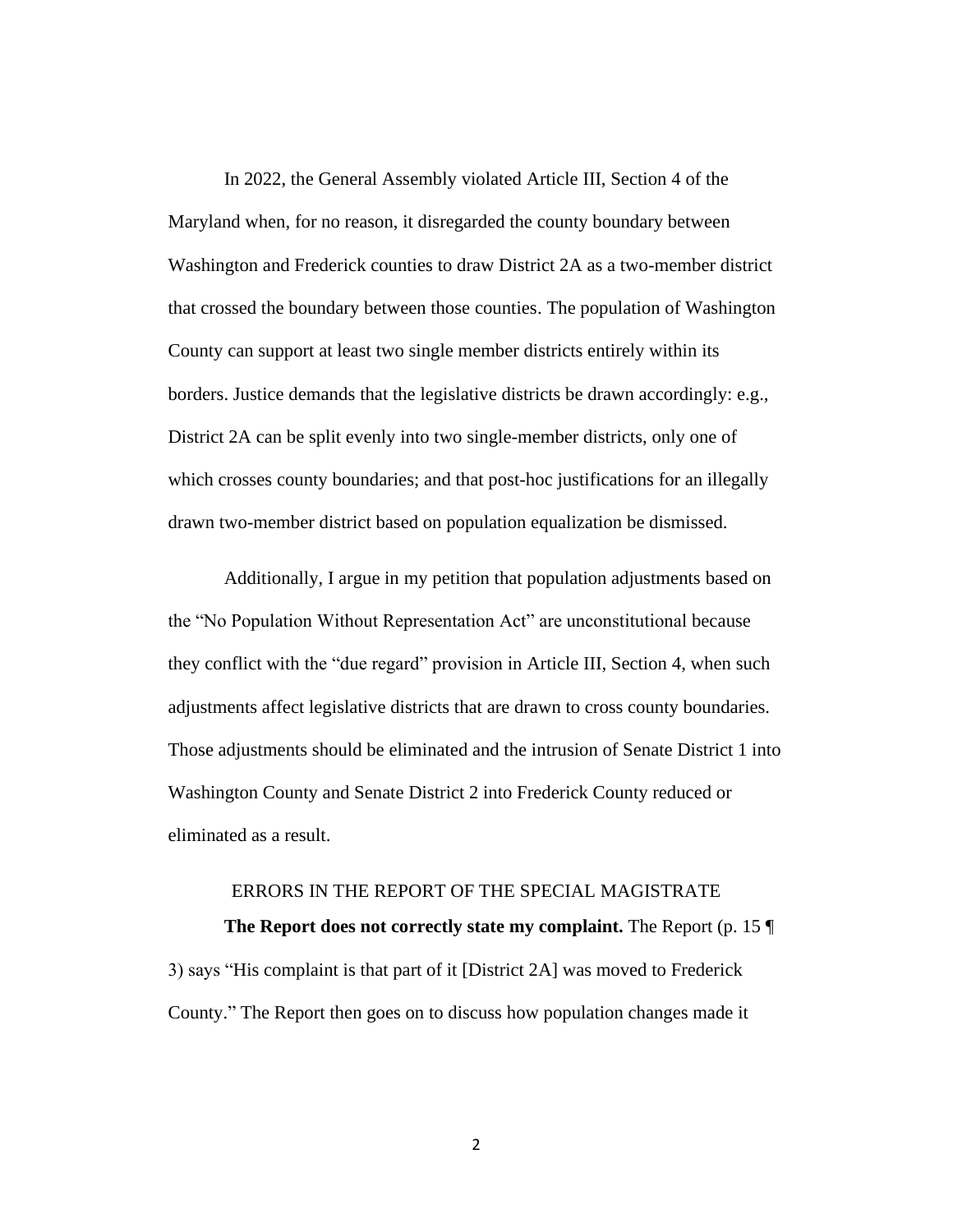necessary to include a part of Senate District 2 in Frederick County. Even if it is true that Senate District 2 has to cross county boundaries, that fact and subsequent discussion along those lines is irrelevant to the substance of my complaint, which is that the General Assembly failed to give due regard to political subdivisions as required by Article III, Section 4 when it drew a two-member district (2022 LRAC District 2A) that crossed county boundaries for no reason (c.f. nos. 4, 13, 14, and 16 in my petition).

#### **The Report makes a material misstatement of fact about Delegate**

**districts in Washington County.** The Report (p. 16, ¶ 2) says "Mr. Wilson contends that it is possible to create two single-member Delegate districts entirely within Washington County, as was done in 2012. He appears to recognize that the configuration chosen this time was the result of applying the No Representation Without Population Act …." These statements are false and misleading when taken together. In 2012, Washington County was represented by four Delegates and there were three single-member districts entirely within Washington County, not two, because Senate District 2 was entirely within Washington County, and my belief is that the population adjustments required by the Act were performed in 2012 after the decision in *Fletcher* and again in 2022.

Whether adjusted population data required by the Act is used or not, Washington County will continue to be represented by at least four delegates

3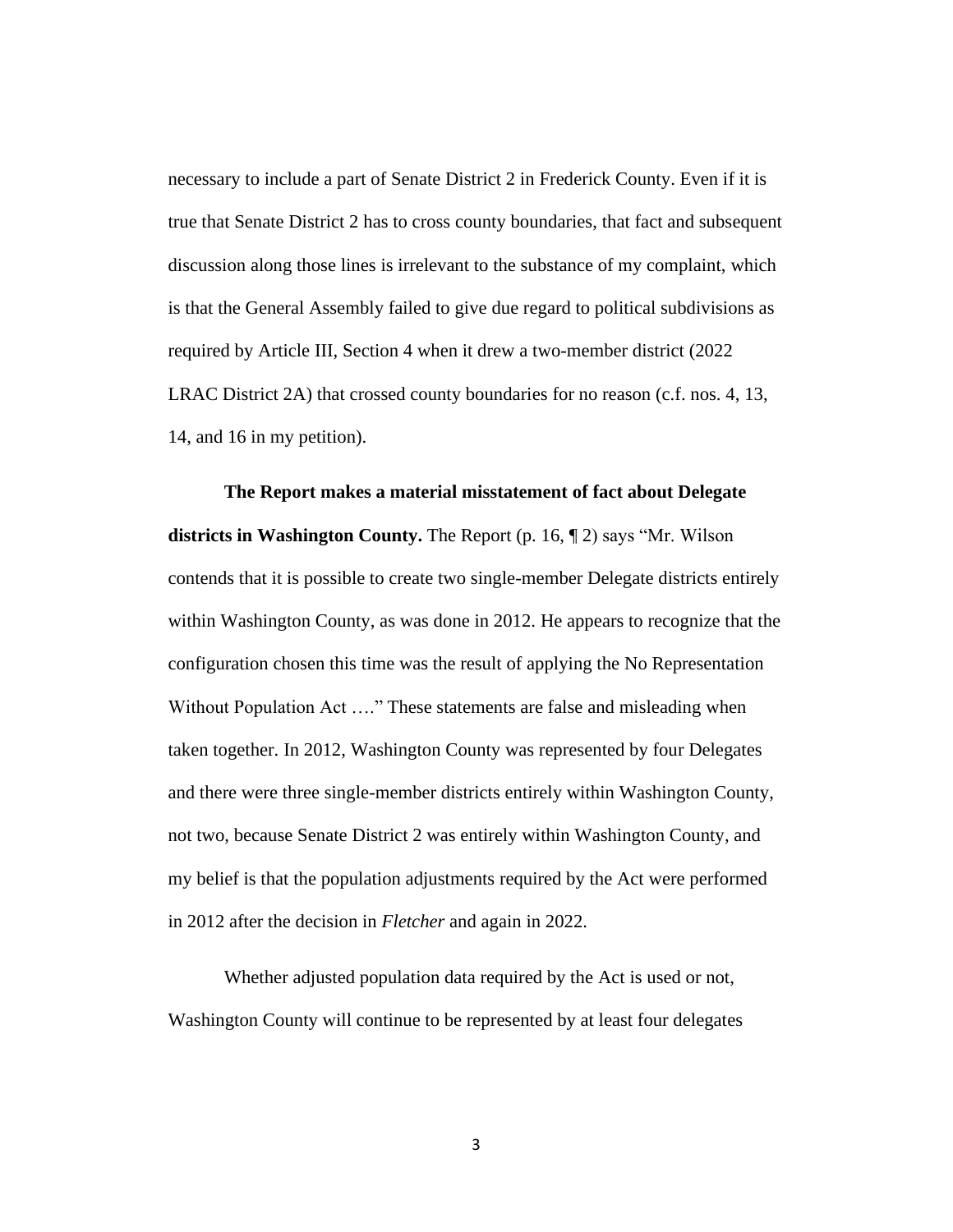under any possibly constitutionally valid plan and has sufficient population to guarantee that at least two single-member districts can be drawn entirely within Senate District 2 and that is true whether that Senate district lies entirely within Washington County or not. Washington County will also have one or two Delegates who also represent a neighboring county.

**The Report grossly mischaracterizes the nature of my complaint and the relevance of the 14th Amendment to it.** The Report (p. 17, ¶ 1) says "The underlying thrust of Mr. Wilson's complaint is his aversion to multi-member House Districts, which he believes violates the due process clause of the 14th Amendment." All of this is completely wrong.

While it is true as this Court observed in 2002 that "Western Maryland districts have traditionally been single member districts," the "underlying thrust" of my complaint has been stated numerous times by now: the General Assembly must follow Article III, Section 4, when it draws a legislative district. That means it must give due regard to political subdivisions, which it unquestionably failed to do when it drew the two-member District 2A across county boundaries for no reason. By failing to follow the Maryland Constitution when it drew the district I live in, the General Assembly violated the equal protection clause of the 14<sup>th</sup> Amendment. Nowhere have I claimed that multimember districts are per se illegal or unconstitutional under the Maryland Constitution or the Constitution of the

4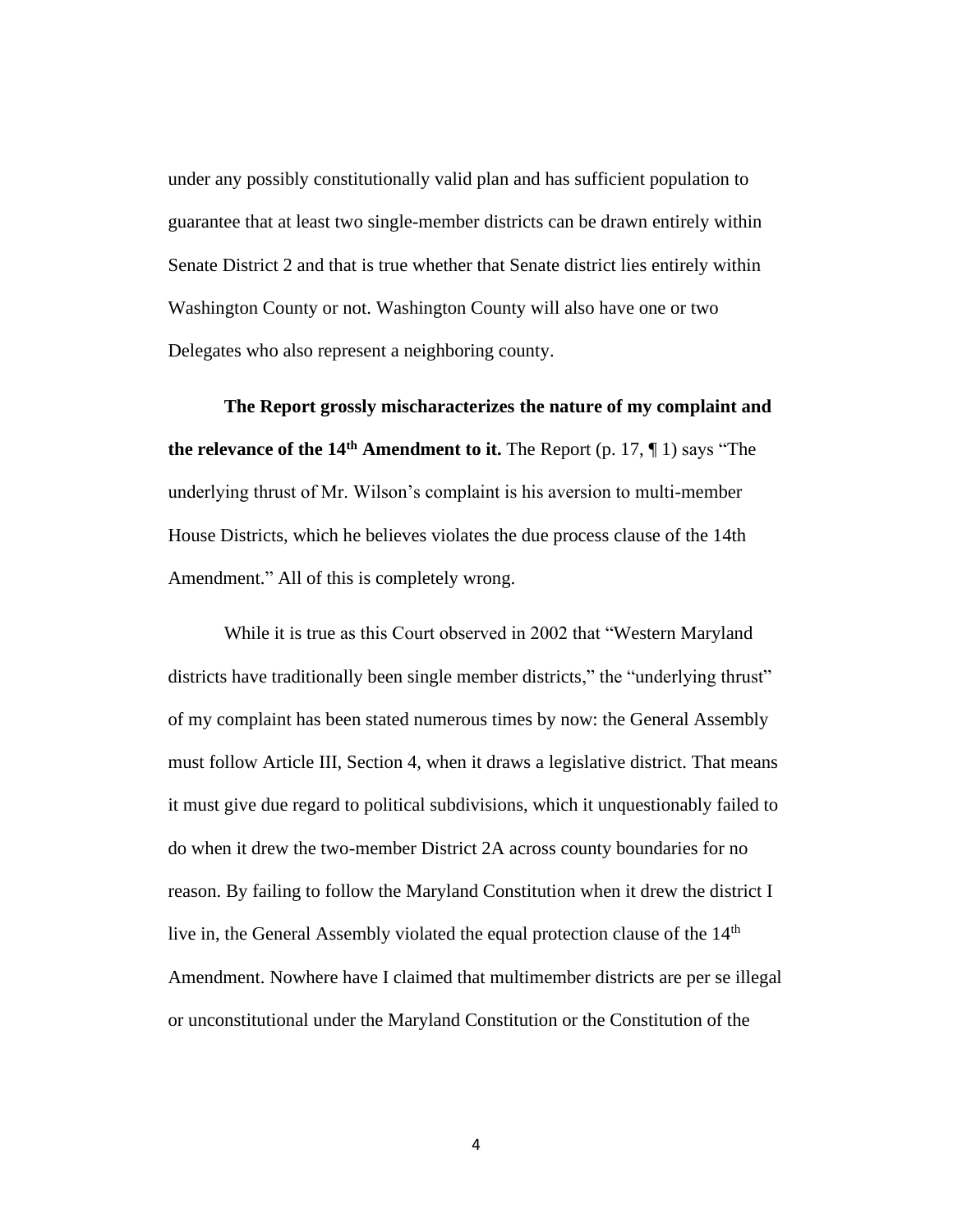United States, nor is any such claim necessary or required for me to prevail in this matter.

# **The conclusion of the Report is both factually incorrect and incompatible with precedent established by this Court.** The Report (p. 18, ¶ 2) concludes "There is no legal impediment to including multi-member districts, even when the district or part of it includes residents of another county, at least when that becomes necessary to assure population equality." With respect to population equality only, within 2022 LRAC Senate District 2, the General Assembly could have drawn a two-member district entirely within Washington County without crossing a county boundary and drawn a single-member district that crossed the county boundary into Frederick County. Drawing a two-member District 2A to cross county boundaries was not necessary to assure population equality.

The statement that "there is no legal impediment to including multimember districts" ignores the precedent established by this Court in 2012 that "we have deemed the validity of multi-member district system justiciable." Article III, Section 4, may not textually prohibit any of the configurations listed in Section 3, but that does not mean the General Assembly is free to disregard Section 4 and all laws everywhere when it draws a district, or that its available choices cannot ever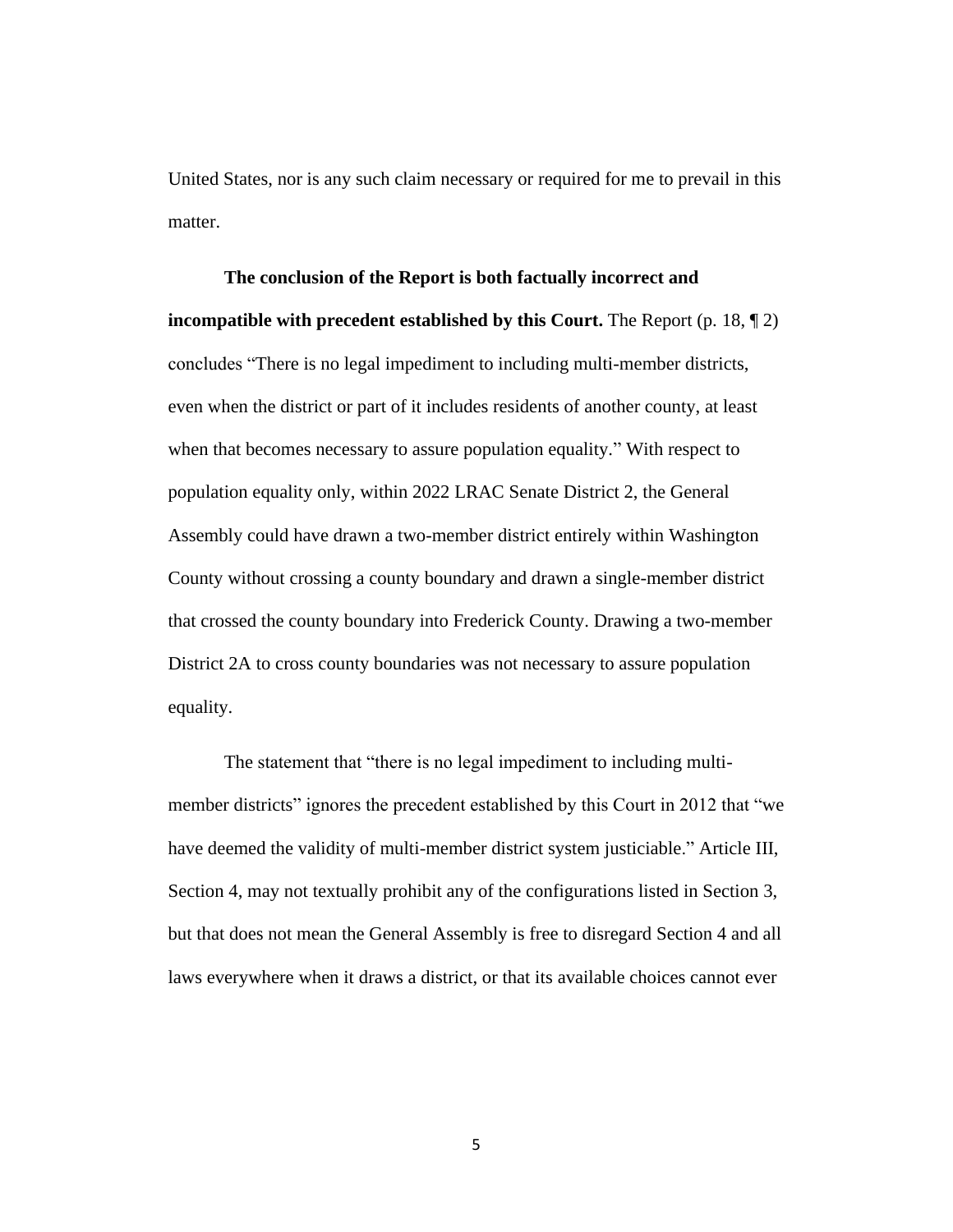possibly be constrained by the breadth of all law and the totality of the circumstances.

This Court would not accept a two-member district that snaked a narrow path through a county in a zig-zag pattern, nor would it accept a two-member district composed of a collection of disconnected polka dots, based on the posthoc justification that the size of the two-member district was necessary to achieve population equalization and no other consideration mattered. Likewise, this Court must reject a two-member district drawn with complete disregard for political subdivisions and dismiss the post-hoc justification that the size of the district is necessary for population equalization and therefore the Court should ignore the fact that it was illegally drawn in the first place.

One of the consequences of *Reynolds v. Sims* is that legislative districts have covered ever-expanding areas in parts of the state where population density is relatively low, to the detriment of the people who live in these areas and the local governments which serve them. These expanding territories put constraints on the General Assembly. While my petition focuses on the lack of due regard given to the political subdivisions between counties, I do not think it should be lost on this Court that multi-member districts also group together multiple municipalities in such areas. Unnecessarily grouping together multiple municipalities within one legislative district also fails to give due regard to

6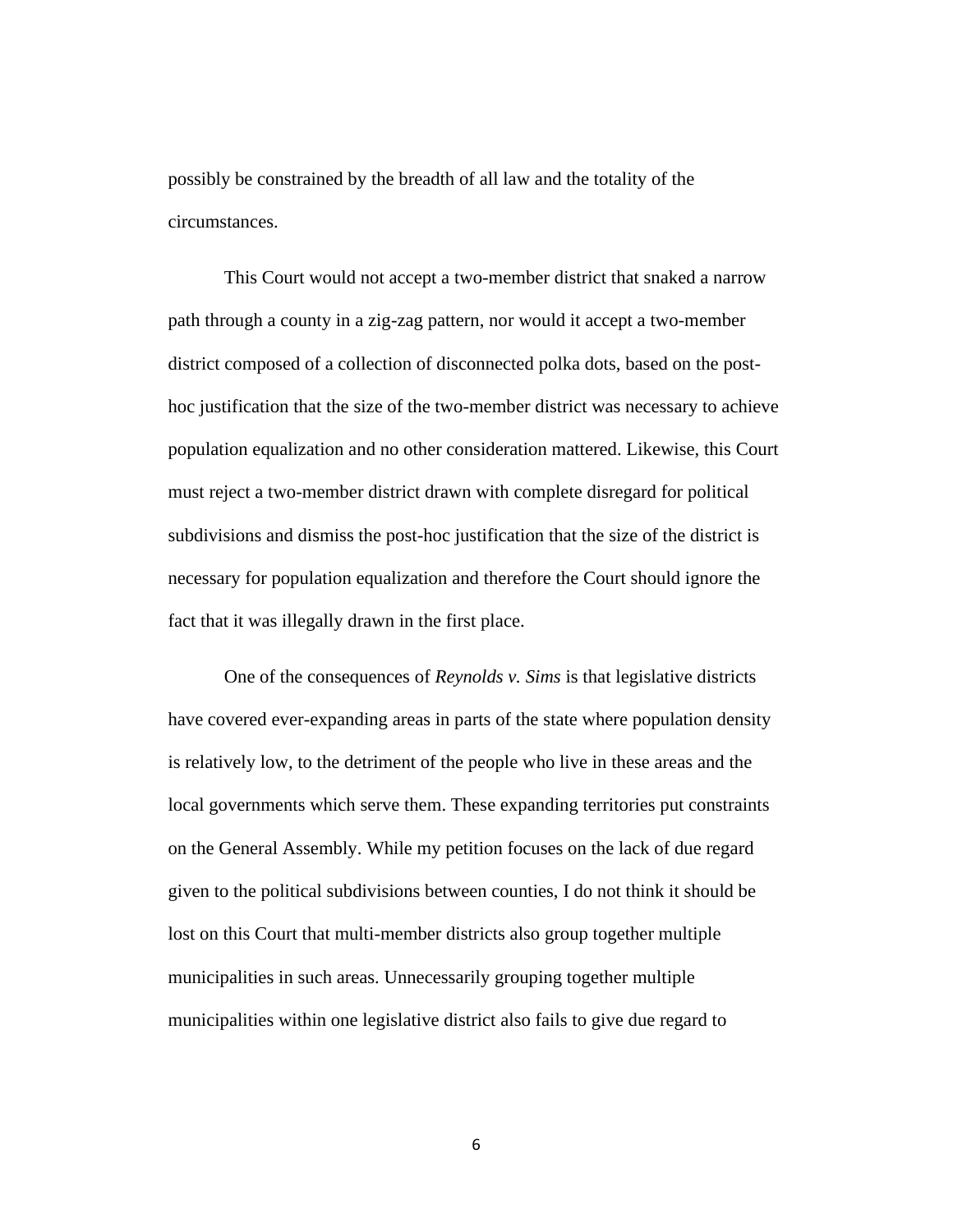political subdivisions and therefore should also be considered a violation of Article III, Section 4.

## *Fletcher v. Lamone* **is not relevant to my petition.** The Report incorrectly says "A claim similar to Mr. Wilson's was made and rejected by the Supreme Court in *Fletcher v. Lamone*." I acknowledged the ruling in that case and its limited applicability in claim number 17 in my petition. The plaintiffs in *Fletcher* claimed Maryland's No Representation Without Population Act violated various federal laws. I claim in number 19 in my petition that the Act violates Article III, Section 4, of the Maryland Constitution when it is applied to districts that cross county lines. *Fletcher* is completely silent on the subject of violations of the Maryland Constitution. The arguments in *Fletcher* are not similar at all to those in my petition.

As I posited during the hearing, more relevant is *Calvin v. Jefferson Cnty. Bd. of Comm'rs*, 172 F. Supp. 3d 1292, 1324 (N.D. Fla. 2016). In that case, the court held that the Equal Protection Clause barred Jefferson County from including prisoners from the Jefferson Correctional Institution, a state prison, in its redistricting population count. However, in that case it also reasoned (emphasis in the original):

In particular, the situation would be quite different if we were dealing with a *state* legislative district, because state prisoners are obviously affected by the policies put in place at the state level. When Mr. Boyd received letters from JCI inmates, he put those letters aside because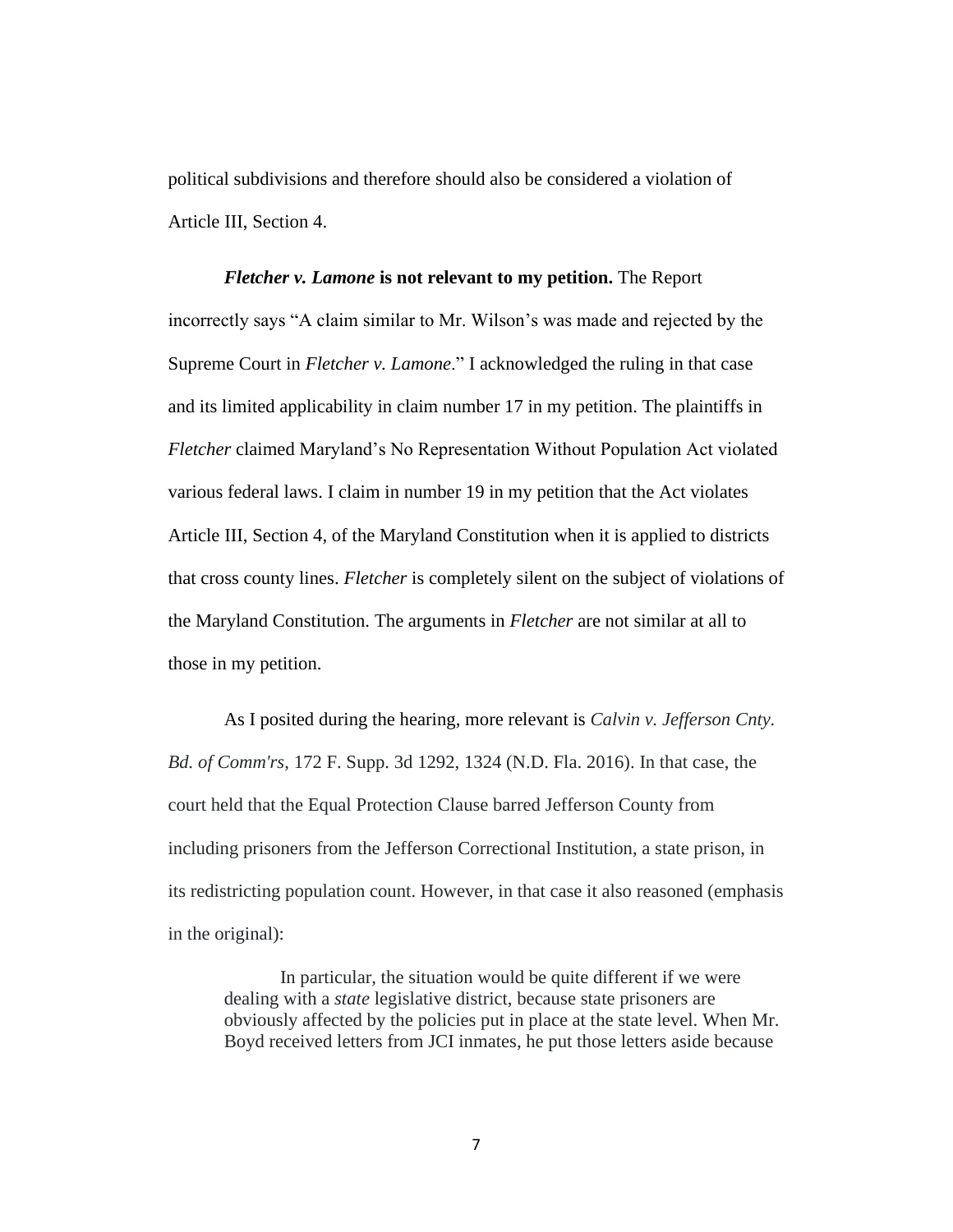there was nothing he could do for them in his capacity as a County Commissioner. The same would not be true of the state senator and representative whose territory includes JCI.

Even more relevant is the opinion of this Court in 2002:

The Washington County portion of Subdistrict 3B includes prisoners incarcerated in State prison institutions. The State's prison facilities in this area were divided between Districts 3B and 2B. Because these prisoners do not vote in elections, it is appropriate to include prisons within subdivision crossings where possible. The inclusion of the non voting prison population within the crossing minimizes the number of voters who are affected by the crossing, and therefore minimizes any potentially adverse consequences that the crossing may create.

Neither the General Assembly in its drafting and passing the Act nor the

Governor in signing it provided the due regard to political subdivisions required

by Article III, Section 4, where such adjustments affect districts that cross county

boundaries. At the very least, the population adjustments should accordingly be

removed from all counties in Districts 1 and 2 and Districts 1 and 2 should be

drawn to intrude less into Washington and Frederick Counties, respectively.

### **CONCLUSION**

In its 2012 decision, this Court held that "because Article III, § 5 provides

for any eligible citizen to have his constitutional rights vindicated in court, a single constitutionally unjustified border crossing is relevant to whether the challenged plan either complies, or conflicts, with the due regard requirement."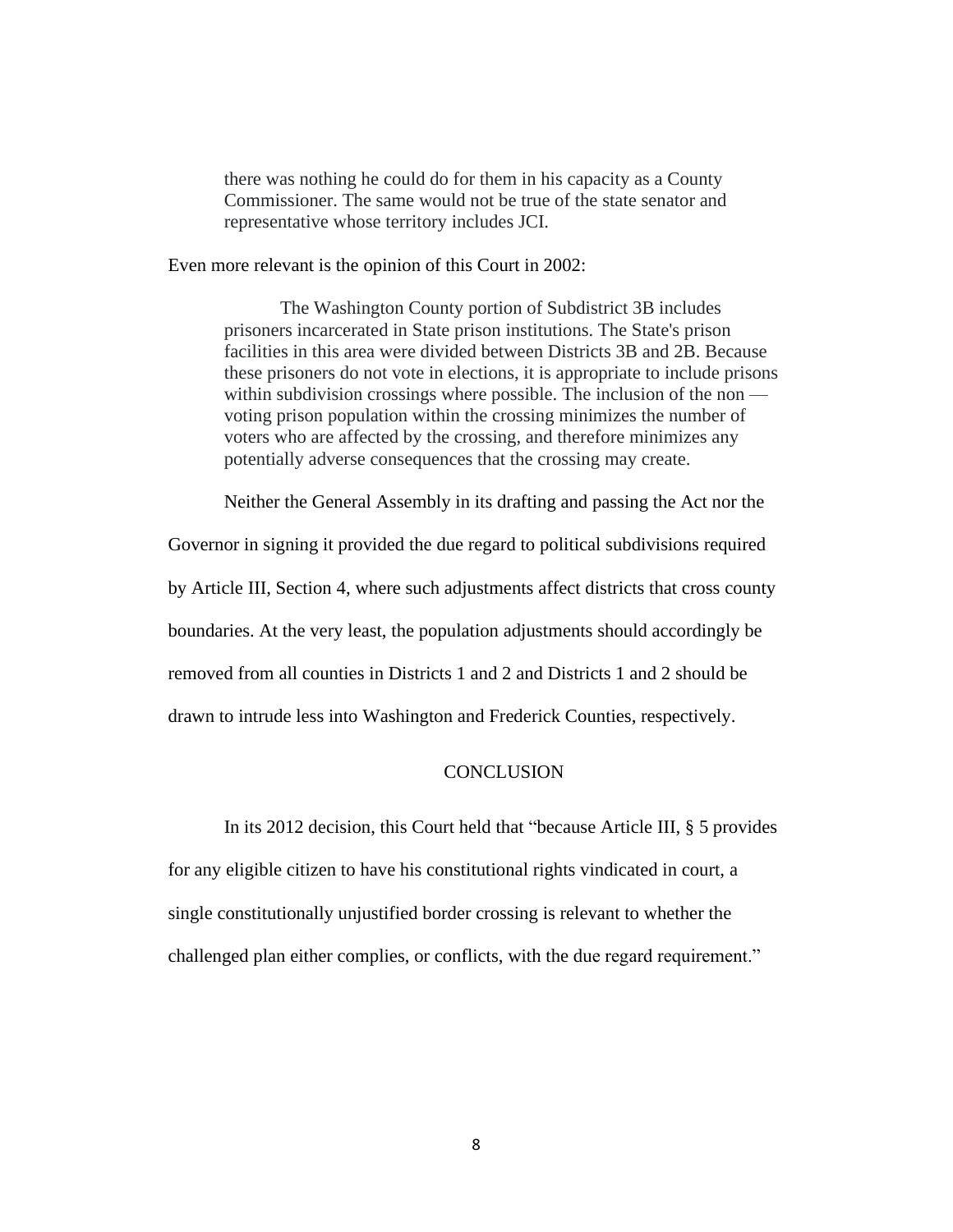There being no remaining legitimate basis in the Report of the Special Magistrate for recommending this Court deny my petition, and for all reasons I presented in my petition and during the hearing on its merits, this Court should affirm my petition and grant all relief I requested therein.

Respectfully submitted,

/s/ Seth Wilson

Seth Wilson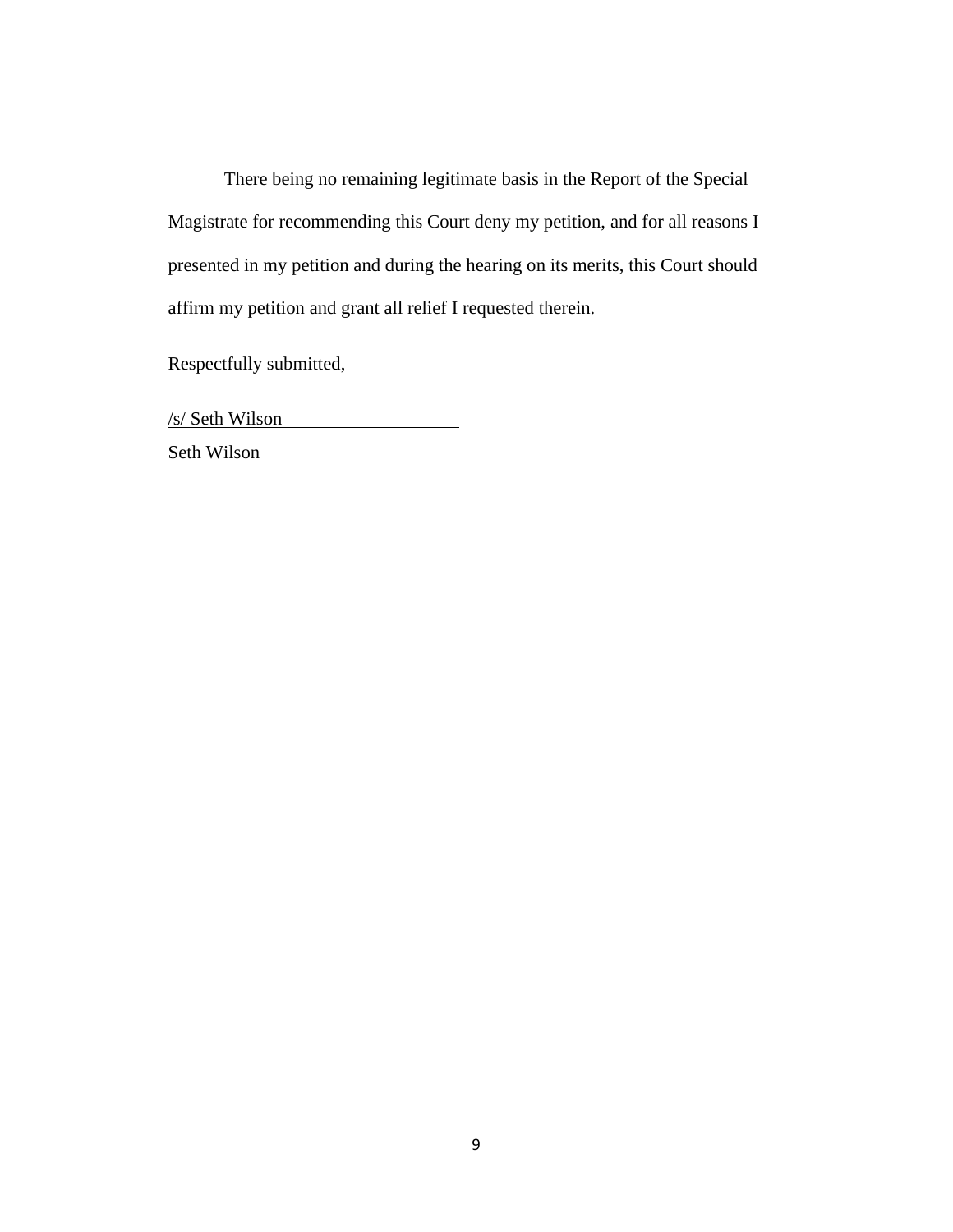

Figure 1: LRAC 2022 Districts 2B (Hagerstown) and 2A (Washington and

Frederick Counties)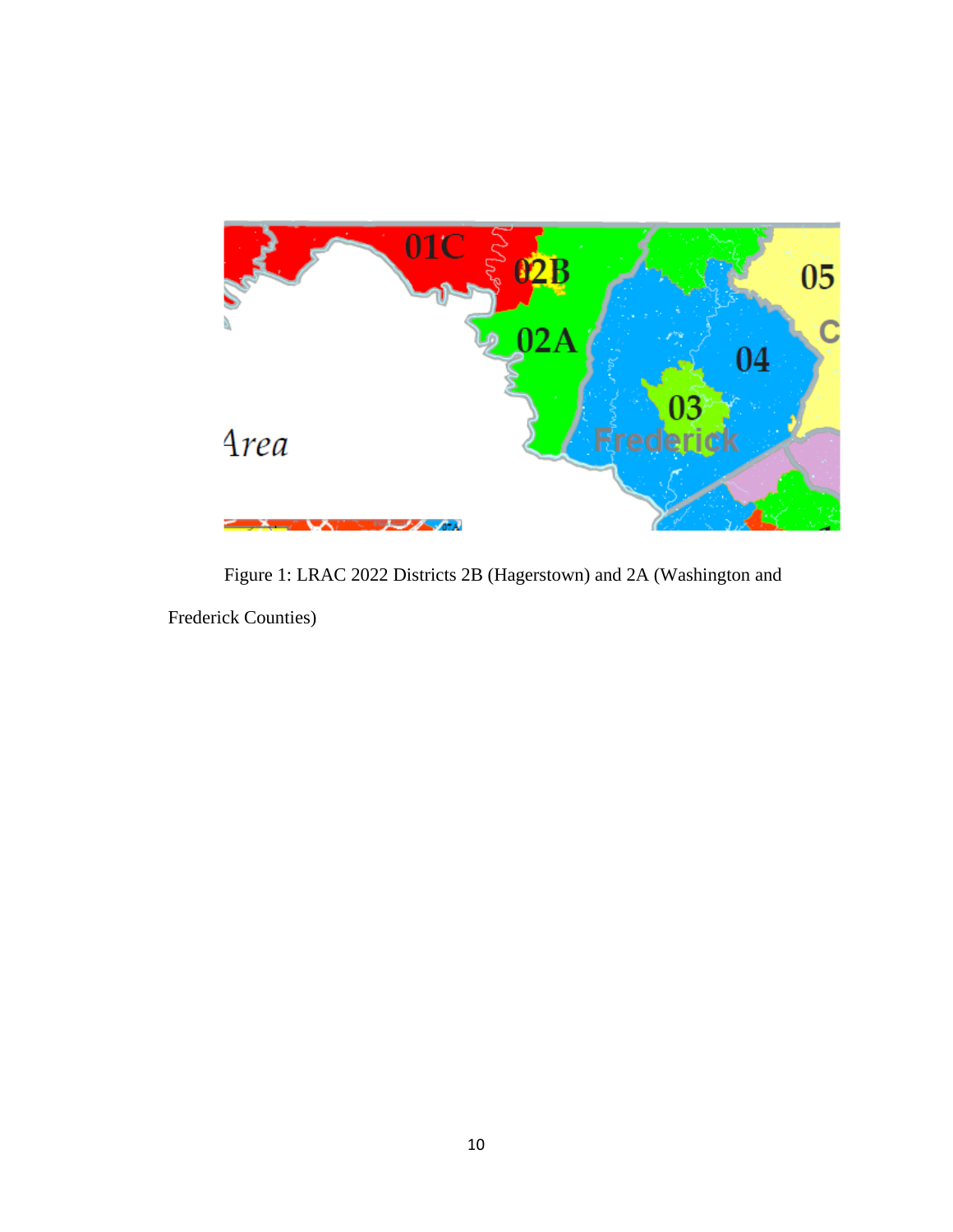

Figure 2: 2012 Districts 2A (Washington County) and 2B (Hagerstown)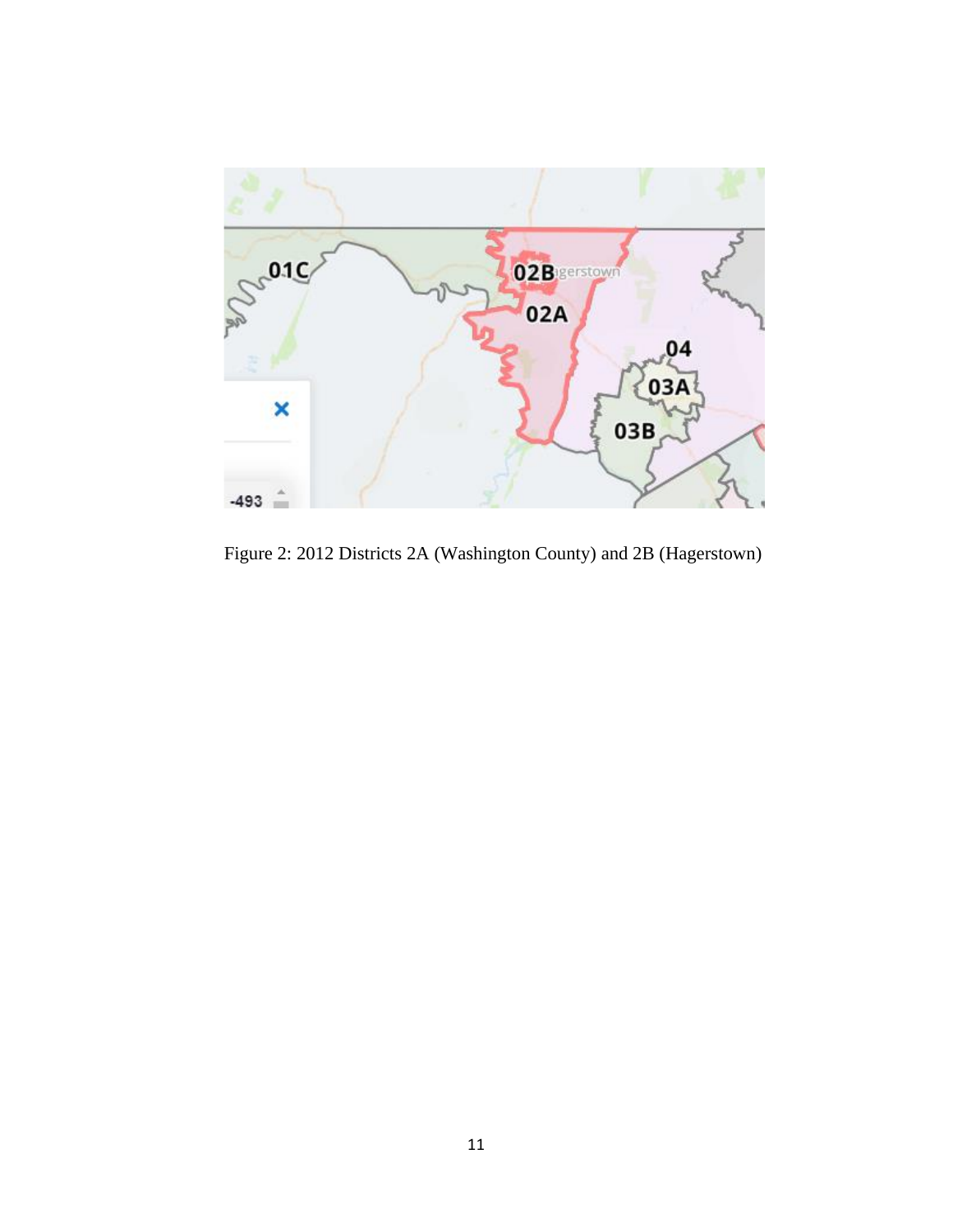

Figure 3: 2002 Districts 2A and 2C (Washington County) and 2B

(Hagerstown)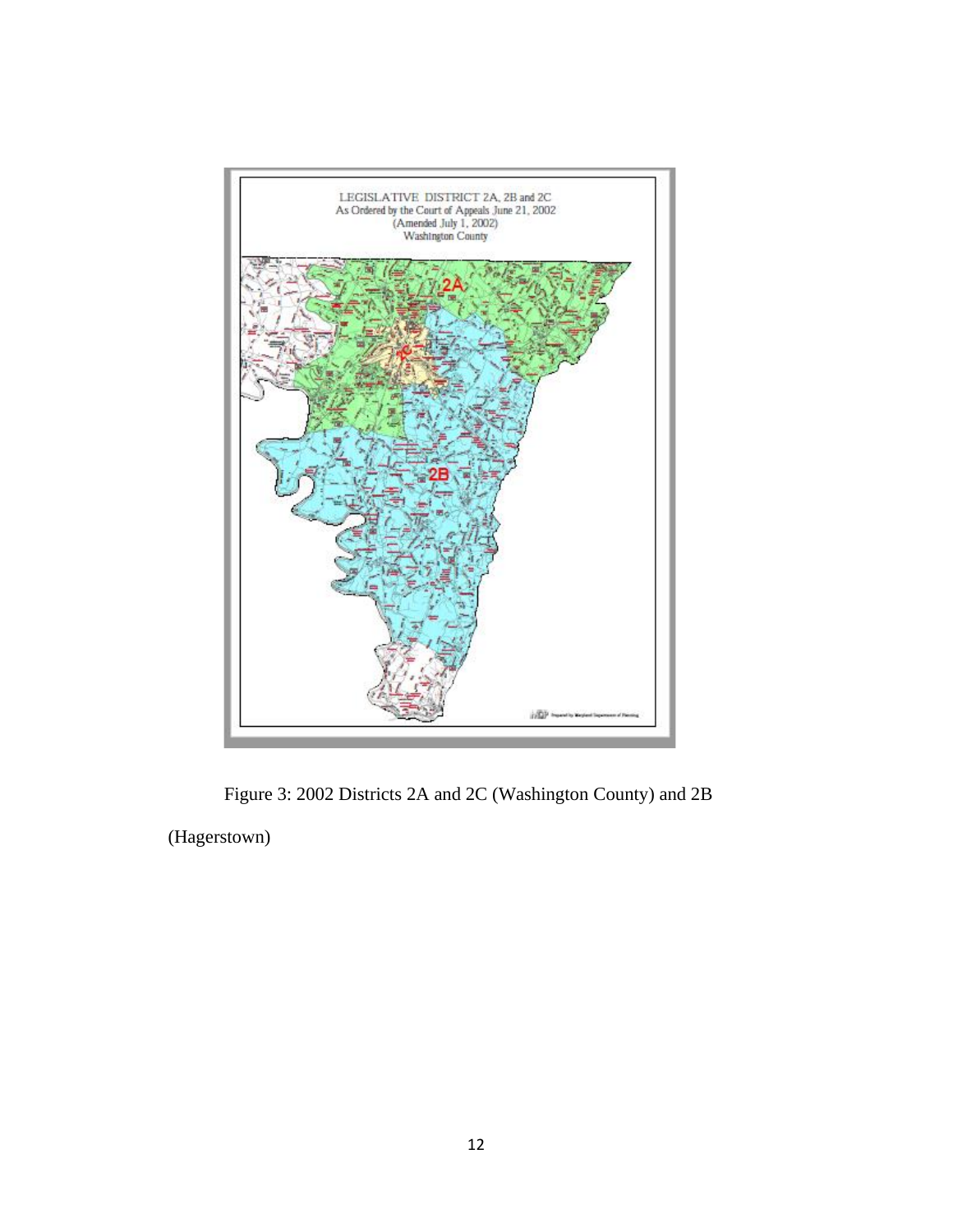

Figure 4: Illustration of the requested relief (approximate, based on 2022 LRAC Senate District 2 and the dividing line between 2002 Districts 2A and 2B) Districts 2A (Washington County), 2B (Hagerstoown), and 2C (Washington and Frederick Counties)